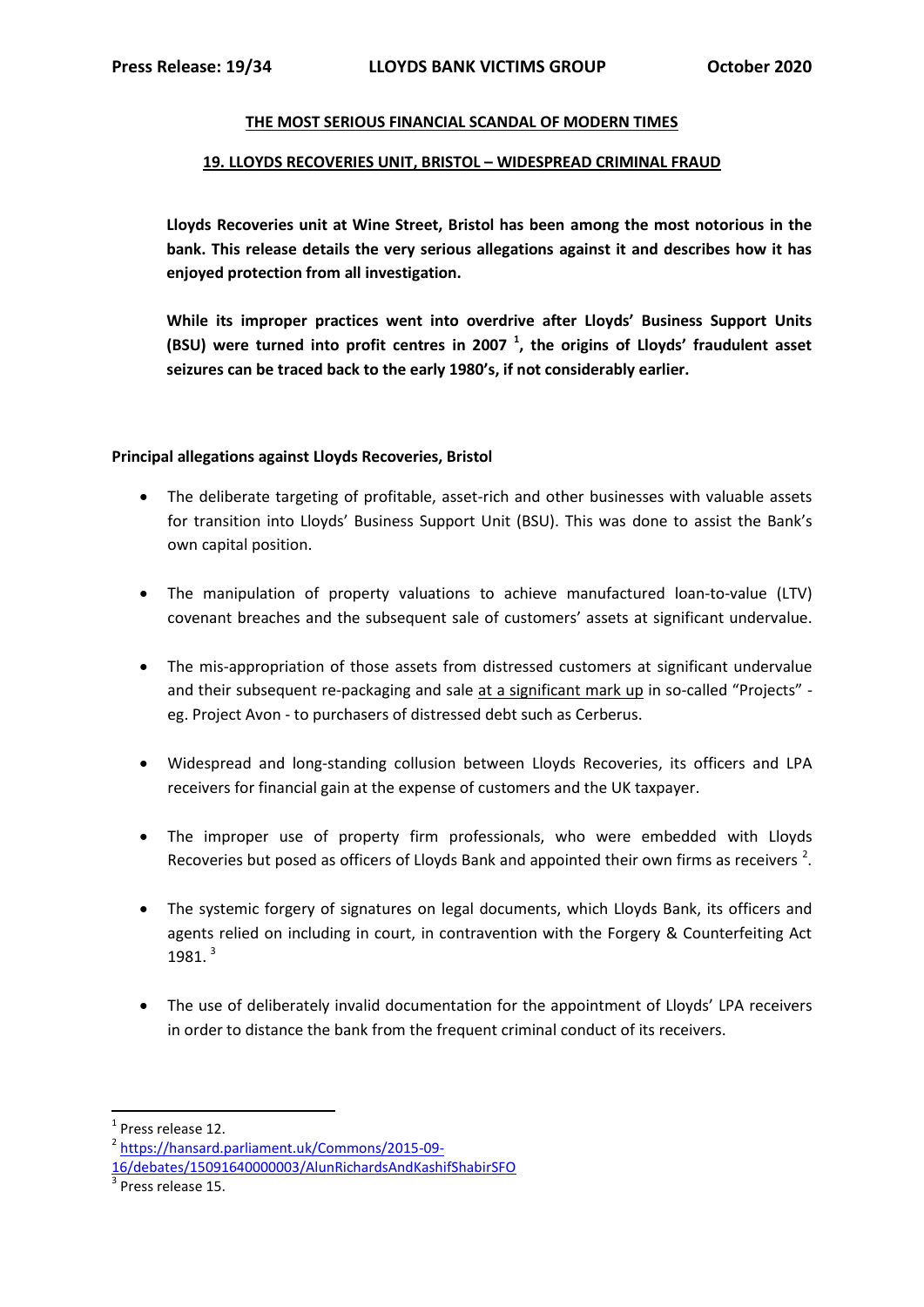- The alleged deliberate large-scale destruction of evidence in contravention of the Criminal Justice Act  $1987^4$ .
- The systemic abuse of Land Registry regulations regarding the correct registration of titles.<sup>5</sup>
- The mis-use of non-disclosure agreements (NDAs) and "no comeback" clauses to cover up criminal fraud committed by its officers and professional agents.<sup>6</sup>
- The creation of a wide network of fraudulent legal and property professionals throughout Bristol and the South West, who have been complicit with and profited extensively from the unit's long-standing criminality.<sup>7</sup>
- The mis-use by the unit's professional agents of Government and regulatory agencies, including DEFRA, Trading Standards, RSPCA and the National Health Service to destabilise customers' businesses and cause them to fail. The bank's agents have, on occasions, made false representations to land honest customers with criminal convictions.
- The association, and the sharing of professional agents, with a secondary lender<sup>8</sup>, whose activities have been described in Parliament as "a prima facie case of criminal fraud."<sup>9</sup>

# **Large-scale of wrongdoing <sup>10</sup>**

Jo Stevens MP (September 2015) said on behalf of Lloyds' victim, Kashif Shabir: "During Mr Miles' (the partner of Alder King, who was seconded to Lloyds Recoveries and then posed as a Lloyds' bank manager) secondment to Lloyds, he had 2,400 live cases, each worth in excess of £1 million, within his recoveries department. Those were 2,400 live cases in respect of which, if he wished to, he could appoint receivers from his own firm, Alder King".

Huw Irranca-Davies MP (September 2015) said on behalf of Lloyds' victim, Alun Richards: "The consequences of the alleged criminal fraud of Lloyds Recoveries in Bristol, along with Alder King, are far reaching, because more than 3,000 customers were with (Lloyds') Bristol Recoveries at one time".

In September 2019, staff acting for Lloyds may have deliberately shredded a large quantity of records from the unit, destroying vital evidence: [https://youtu.be/wFXOpikBUhw.](https://youtu.be/wFXOpikBUhw)

**.** 

<sup>10</sup> [https://hansard.parliament.uk/Commons/2015-09-](https://hansard.parliament.uk/Commons/2015-09-16/debates/15091640000003/AlunRichardsAndKashifShabirSFO) [16/debates/15091640000003/AlunRichardsAndKashifShabirSFO](https://hansard.parliament.uk/Commons/2015-09-16/debates/15091640000003/AlunRichardsAndKashifShabirSFO)

<sup>4</sup> <https://youtu.be/wFXOpikBUhw>

<sup>&</sup>lt;sup>5</sup> Press release 16.

<sup>6</sup> Press release 18.

 $7$  "Lloyds & UK Acorn web of fraud" – table available on request.

 $\frac{8}{9}$  "Serious corporate fraud in the UK", report sent to Home Secretary, Theresa May MP, May 2014.

[https://publications.parliament.uk/pa/cm201415/cmhansrd/cm141111/halltext/141111h0001.htm#14111150](https://publications.parliament.uk/pa/cm201415/cmhansrd/cm141111/halltext/141111h0001.htm#14111150000001) [000001](https://publications.parliament.uk/pa/cm201415/cmhansrd/cm141111/halltext/141111h0001.htm#14111150000001)